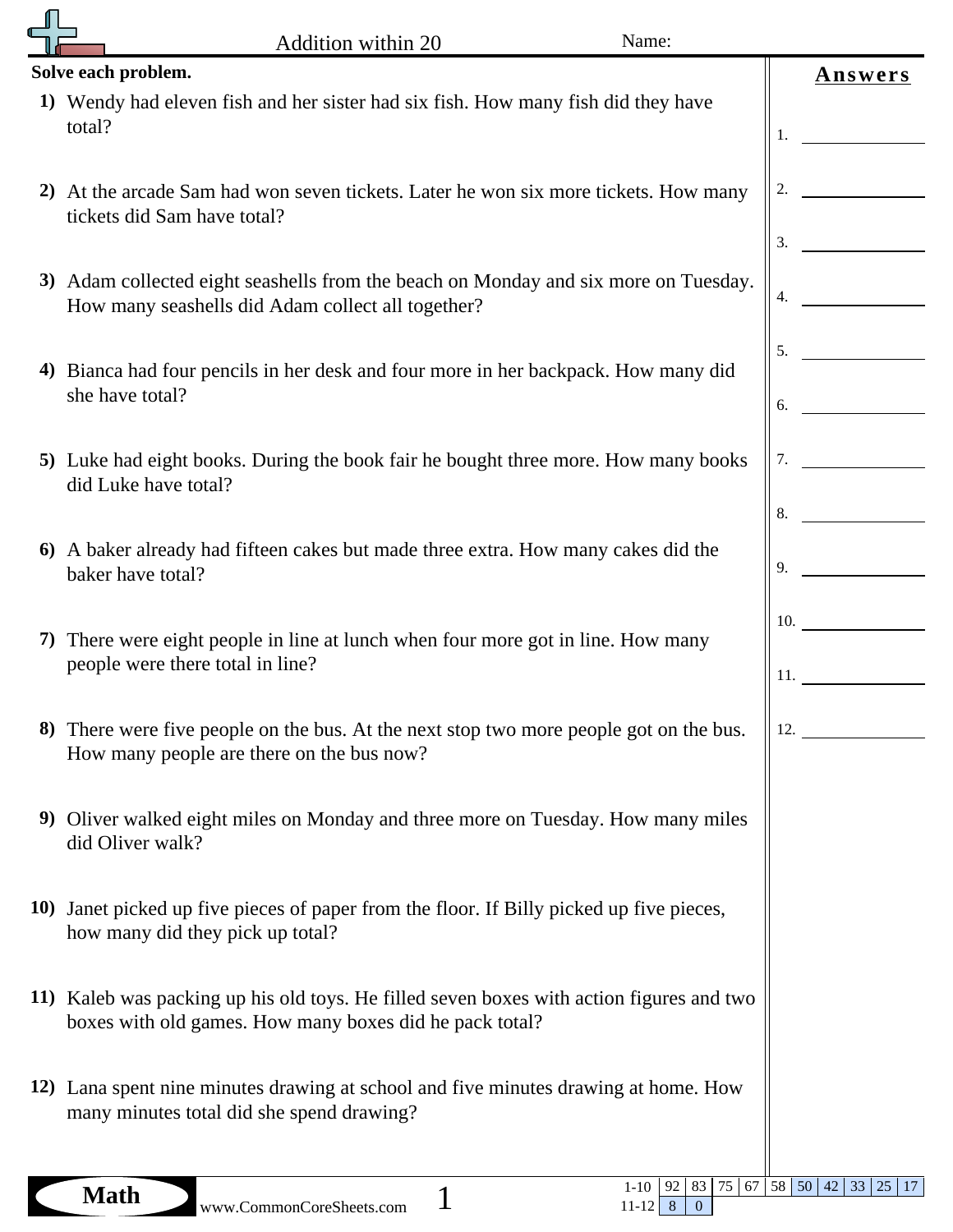|    | Addition within 20                                                                                                                                     | Name:                                                   | <b>Answer Key</b>               |
|----|--------------------------------------------------------------------------------------------------------------------------------------------------------|---------------------------------------------------------|---------------------------------|
|    | Solve each problem.                                                                                                                                    |                                                         | <b>Answers</b>                  |
|    | 1) Wendy had eleven fish and her sister had six fish. How many<br>fish did they have total?                                                            | <b>Add To</b><br>(Result Unknown)                       | 17<br>1.                        |
|    | 2) At the arcade Sam had won seven tickets. Later he won six<br>more tickets. How many tickets did Sam have total?                                     | <b>Add To</b><br>(Result Unknown)                       | 13<br>$\overline{2}$            |
|    | 3) Adam collected eight seashells from the beach on Monday and<br>six more on Tuesday. How many seashells did Adam collect all                         | <b>Add To</b><br>(Result Unknown)                       | 14<br>3.<br>8<br>$\overline{4}$ |
| 4) | together?<br>Bianca had four pencils in her desk and four more in her<br>backpack. How many did she have total?                                        | <b>Add To</b><br>(Result Unknown)                       | 11<br>5.<br>18<br>6.            |
|    | 5) Luke had eight books. During the book fair he bought three<br>more. How many books did Luke have total?                                             | <b>Add To</b><br>(Result Unknown)                       | 12<br>7.                        |
|    | 6) A baker already had fifteen cakes but made three extra. How<br>many cakes did the baker have total?                                                 | <b>Add To</b><br>(Result Unknown)                       | 8.<br>11<br>9.                  |
| 7) | There were eight people in line at lunch when four more got in<br>line. How many people were there total in line?                                      | <b>Add To</b><br>(Result Unknown)                       | 10<br>10.                       |
| 8) | There were five people on the bus. At the next stop two more<br>people got on the bus. How many people are there on the bus<br>now?                    | Add To<br>(Result Unknown)                              | 14<br>12.                       |
|    | 9) Oliver walked eight miles on Monday and three more on<br>Tuesday. How many miles did Oliver walk?                                                   | Add To<br>(Result Unknown)                              |                                 |
|    | 10) Janet picked up five pieces of paper from the floor. If Billy<br>picked up five pieces, how many did they pick up total?                           | Add To<br>(Result Unknown)                              |                                 |
|    | 11) Kaleb was packing up his old toys. He filled seven boxes with<br>action figures and two boxes with old games. How many boxes<br>did he pack total? | Add To<br>(Result Unknown)                              |                                 |
|    | 12) Lana spent nine minutes drawing at school and five minutes<br>drawing at home. How many minutes total did she spend<br>drawing?                    | Add To<br>(Result Unknown)                              |                                 |
|    | <b>Math</b><br>www.CommonCoreSheets.com                                                                                                                | $1 - 10$<br>92<br>75<br>83<br>$11-12$ 8<br>$\mathbf{0}$ | 25<br>$\vert$ 17                |